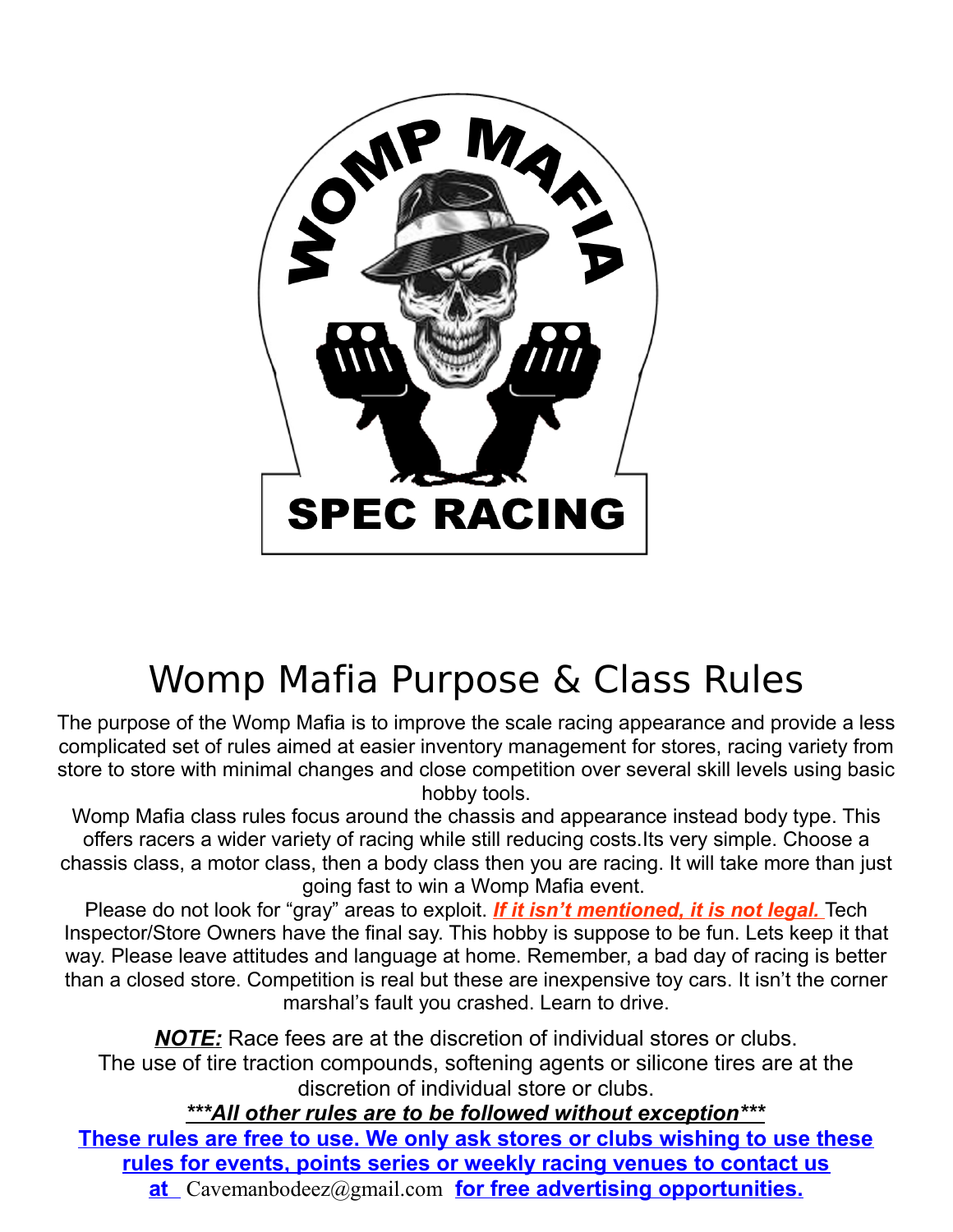# Womp Mafia

# Class rules

*Chassis General:* Track clearance is a standard .047 inch measure from the rear to under the motor. Clearance must be maintained with any and all modifications of any part. No chassis skins or tape. Tape for body pins is permitted but may not extend more than 1/4″ under the chassis. Chassis may be braced with no sharp edges or points. Chassis may have an earring back or other lead wire control device added. Guide tounge may be braced.

**Stock:** RP Performance **Intimidator 1** steel chassis #2394 only. Chassis may not be cut, drilled, filed or lowered. Blue printing of the chassis is permitted to remove mass production imperfections or damage. Excessive "blueprinting" is at the discretion of the tech inspector. Motor must be screwed in only. Oilites may be soldered, glued or epoxied in place. Additional lead weight is permitted. ¼ OD x 1/8 ID bronze bushings only. No axle bearings.

**Outlaw:** Any one piece stamped metal or brass chassis. Chassis may be lowered. Blue printing of the chassis is permitted. Motor, oilites, bearings may be soldered, glued or epoxied in place. Floating or solid pin tubes are permitted. Chassis may be cut but must remain as a one piece unit. Motor mount may be cut or removed. No hinging of the chassis. Pan limiters permitted. Additional lead weight is permitted. Axle bearings permitted.

#### *\*\*\*No sharp edges or protruding points on any chassis modifications.\*\*\**

*Motor:* No tampering of the motor in any class.

**Crate:** RP Performance Crate motor # RPP-3208 25,000 rpm. Must be screwed into the motor mount.

**Super Stock:** RP Performance Super Stock Motor #RPP-3008 35,000 rpm. Motor must be centered in line only. Can be screwed or soldered to the motor mount.

*Axles:* 1/8 Solid axle only. Independent front axles permitted. All axles must be centered with no offset. No more than 1/16″ or .062″ of slop as determined by the tech inspector.

#### *Gears:*

 **Stock:** 48 Pitch, 9 Tooth pinion, any crown, no beveled gears permitted. No drilling of gears.

 **Outlaw:** 48 Pitch, 9 thru 12 Tooth pinion, any crown, beveled gears permitted. Drilling and balancing of gears permitted.

*Guide Flag:* any 1 1/16" maximum length inside the slot. Flag may be shimmed for track depth.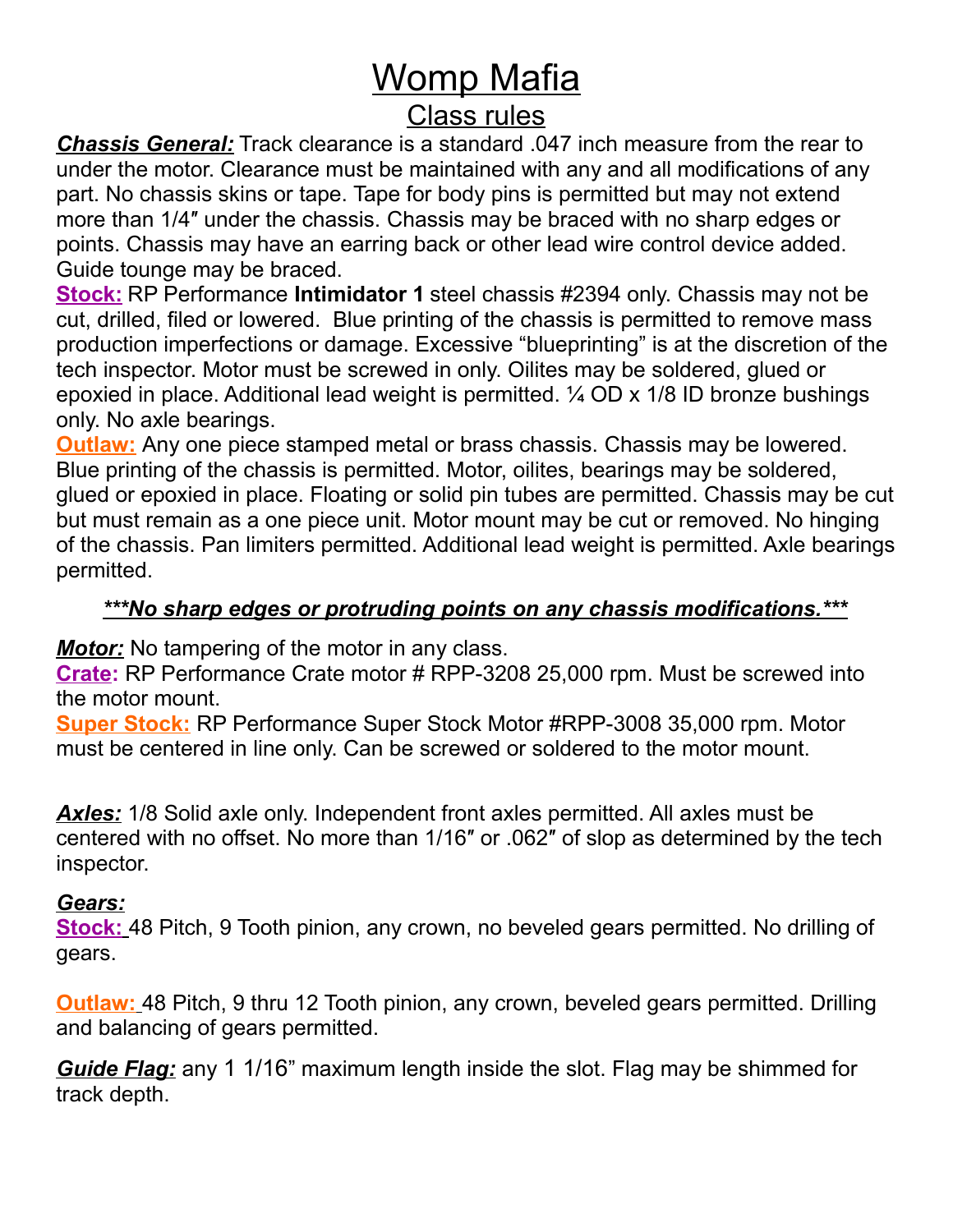### *Width and Tires General:* **No Silicone tires unless the club or store requires**

**them.** Tires may not protrude more than 1/8" outside of the wheel opening up to a maximum of 3 1/4" width centered. This would make the class widths 3", 3 1/8" or 3 1/4" depending on the body chosen for the race. The exception is open wheel type bodies, then maximum width is 3 ¼ inches centered front and rear. Completed chassis must fall into the Caveman Bodeez tech block # CB-0068 under it's own weight.

 **Front Tires:** Rubber/foam tires can be narrowed from the set screw side to . 300". No paint or nail polish on the tire's track contact patch area. No coning, curving or intentional reshaping of the tires contact patch area. Natural wear is at the discretion of the tech inspector. Narrowed tires can have the edges minimally rounded to duplicate original manufacturing. Tires may be balanced.

 *Rear Tires:* Any diameter black foam/rubber tire while providing the minimum .047 track clearance. Rear tires may be trued, narrowed or balanced to enhance performance and handling. Tire stagger is permitted.

**Stock: Front:** Any black foam/rubber tire or O-ring between 5/8" and <sup>3</sup>/<sub>4</sub>" diameter using a 1/8" axle. See "**Tires General**" above for foam front details.

**Rear:** Any diameter black tire providing minimum .047 clearance. Must use a 1/8" axle.

**Outlaw:Front:** Pro Track white lettered tire minimum 5/8"dia x .300" wide using a 1/8" axle. Wider tires can be narrowed from the set screw side to .300". No paint or nail polish on the tire's track contact patch. Natural wear/coning is at the discretion of the tech inspector. Lettering may be preserved using clear paint or nail polish and must be legible. No paint or nail polish on the tire's track contact patch area.

**Rear:** Any diameter Pro Track white lettered tire providing the minimum .047" clearance. Must use a 1/8"axle. Lettering may be preserved using clear paint or nail polish and must be legible.

*Body:* any of the Caveman Bodeez bodies grouped by class, ie Sportsman, Cup Car, Legends, etc. as determined by the store or club. The body should be mounted with the wheels centered in the wheel openings keeping the top of the opening recognizable. If only the front wheel is determined, then the body is to be centered in the front wheel opening. No modifications of the original body design in any manner to enhance performance. Such as bending up a rear spoiler or cutting additional air control panels. Bodies with rear bumpers must maintain 1/8" of the rear bumper. Body armor is permitted on the inside of the body only. No slamming of the body. These are meant to look like real cars.

*Appearance:* Bodies must be painted a minimum of one solid opaque color. All silver, metallic, translucent, fluorescent or candy colors must have an opaque backing color. Minimum of 3 vinyl, sticker or painted numbers placed on both sides and hood, or roof. No sharpie, pen or pencil numbers. Car must have at least one painted or vinyl/sticker sponsor or contingency stickers when applicable to real cars. No additional air control devices are permitted. Body Armour, tape, glue or adhesive use for bracing or repair is to be placed inside the body only and not visible. Any reinforcing must not alter the airflow over, underneath or around the body.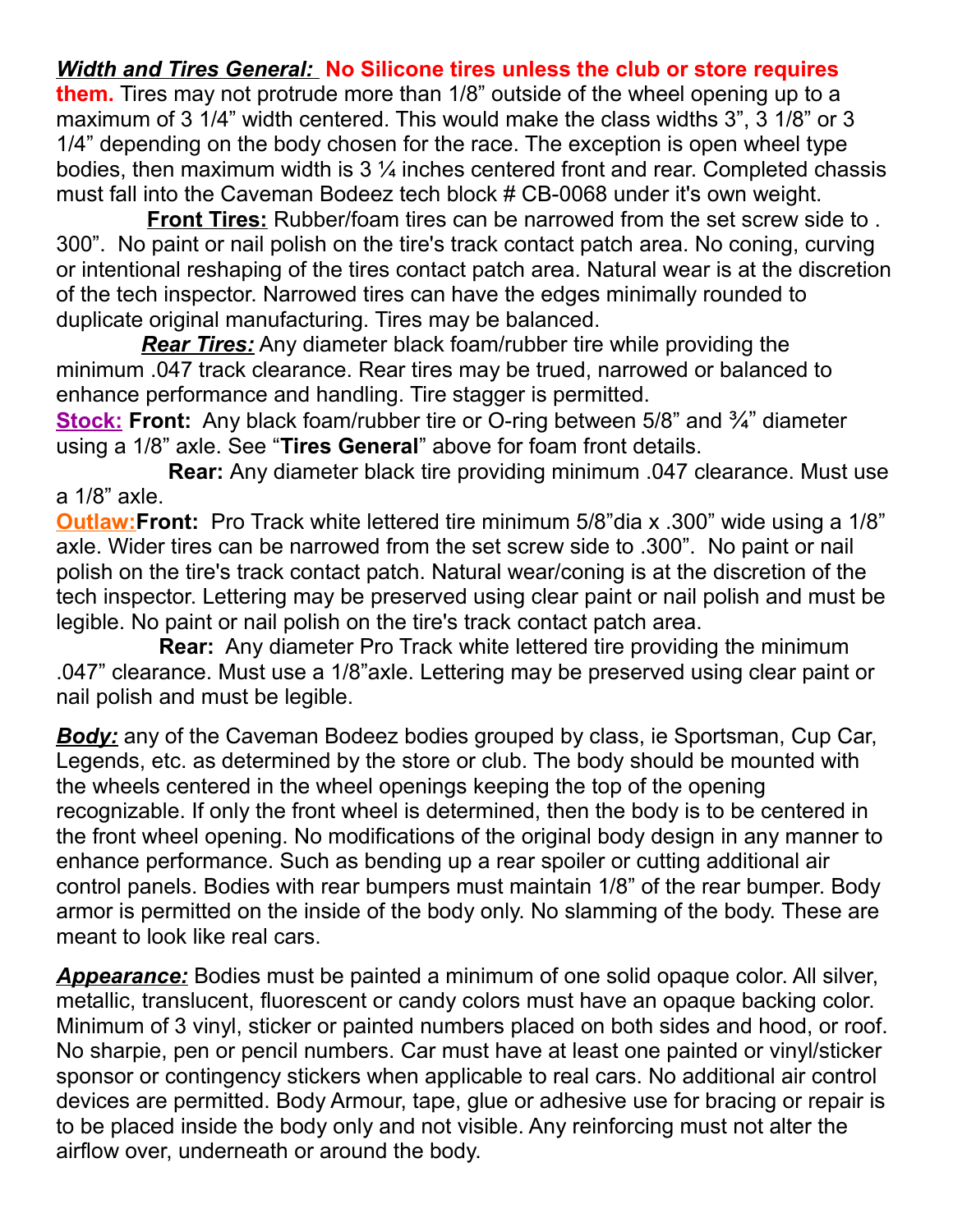## **Appearance Continued**

**All cars must have a 3 color painted and detailed interior/driver if possible.** All interiors must be attached to the body either front and rear or on both sides in such a manner so you can not see the chassis underneath when looking through the clear windows from any angle. Painting is only practice. We only ask that you try.

### **Best Appearing**

Best Appearing will be awarded prizes and be included in the overall event winner. Judging will be in the following criteria. Judging is recommended to start at 5 points and add or decrease as determined by the guidelines.

**Overall appearance 1-10** - Does the design and sponsors flow with the car, is it generally attractive. Single color car would not rate as high as multi color paint schemes. Do the colors match the sponsor colors?

**Realistic concept 1-10** - What level of realism does the car have? Are the color choices realistic?Are the numbers/sponsors placed and sized in realistic proportions and locations? Airbrushing faded from one color to another isn't very realistic. A single color paint with only sticker numbers generally is not very realistic.

**Percentage of paint 1-10** - What percent of the car's design is painted. Is the coverage even? Do colors bleed or show through? Are the sponsors painted? Single color and stickers would not rate as high as high as multi color paint and fewer stickers.

**Sticker cut and placement 1-10** - Where stickers are used, are they placed even? Are they neat and cut close to the graphics? Are there wrinkles in the stickers?

**Interior detail 1-10** - Is it off the shelf or did someone put time into it. Self painted interiors should considered effort for additional points regardless of neatness. Do the interior colors match the exterior colors? Did someone add details to a purchased interior?

# **Racer's Choice Best Appearing**

Racers can vote for one cars they feel represents the best appearing car at the event. Simply circle the next highest number available. Racer's votes will be included when determining the Best Appearing winners.

# **Race Format**

Weekly racing format will be determined by the store or club

#### **Race Format for Point Series or Events**

All racing will be timed per lane with lane changes using a European style rotation.

If there are 10 or less entries, the race will be run under a round robin format for lane qualifying then another Round Robin feature to determine the class winner.

If there are 11 or more entries, the racers are to be split as evenly as possible into qualifying heats containing a maximum of 8 racers each. The two top finishing positions advance from each heat into a 10 slot feature using a round robin format. Those who do not qualify from a heat will run a round robin consolation race for the

remaining open slots in the feature. Feature winner wins the class.

# **This is not just about going fast**

Accumulation of points between the Feature/Class races and Best Appearing will determine the event winner.

Point series winners will be a total of all points over a period of time and/or locations.